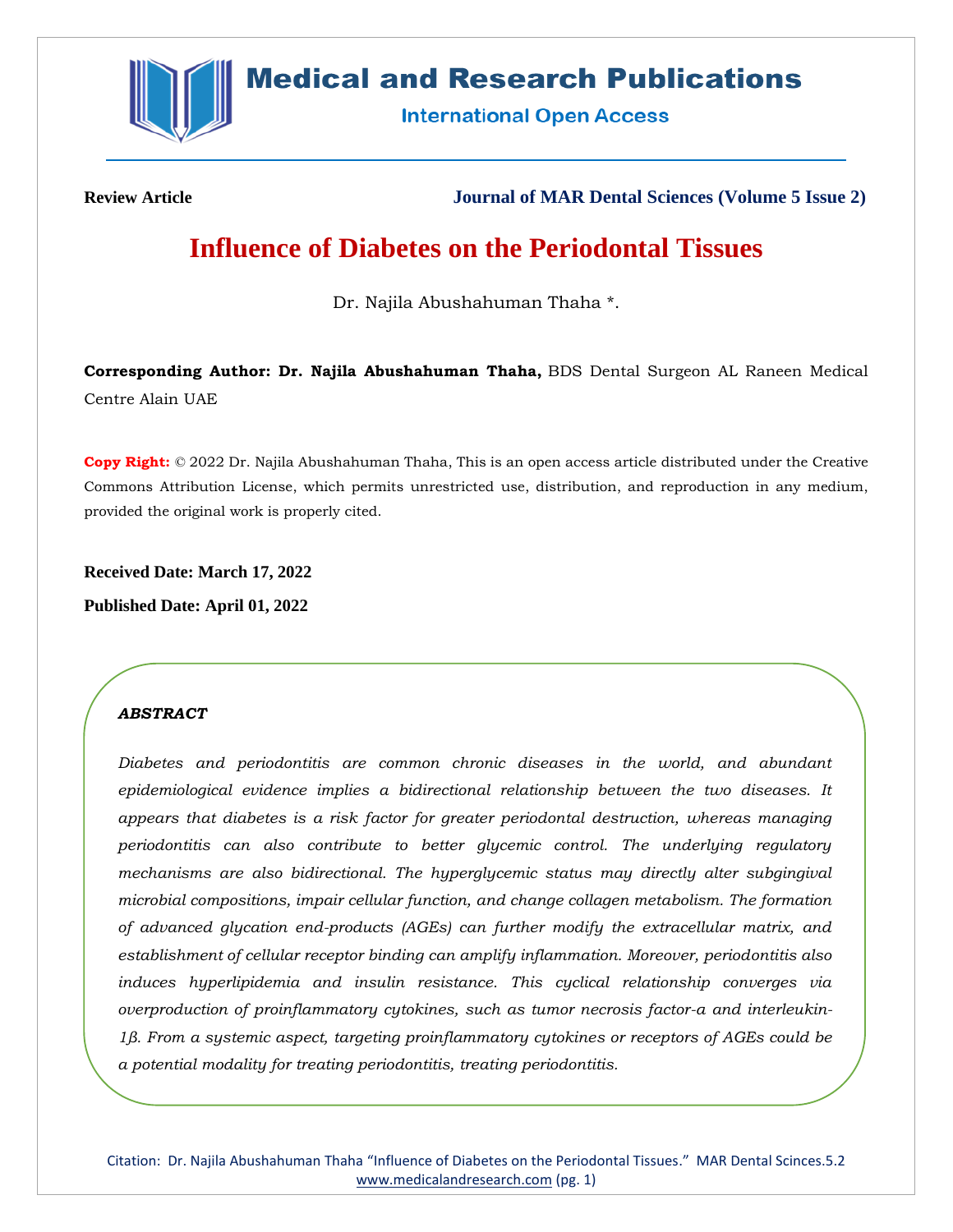#### **Introduction**

Periodontitis is a biofilm-induced chronic inflammatory disorder of teeth and supporting structures that affects over 740 million people world wide in its severe form . Diabetes mellitus is a group of chronic metabolic disorders characterized by irregular glucose metabolism caused by defects in insulin production . The International Diabetes Federation estimates that approximately 382 million people have diabetes and a 55% increase in its prevalence is expected by the year 2035 . Several clinical studies have established the relationship between diabetes and periodontitis. This relationship appears to be bidirectional, with diabetes being a risk factor for periodontitis and the severity of periodontitis a factor influencing glycemic control and the development of complications in diabetic patients . In addition, periodontal treatment may have a positive effect on glycemic control in diabetic patients . Clinically, patients suffer from gradual loss of tooth attachment in the alveolar bone leading to periodontal pockets, receding gums, loose teeth, and eventually tooth exfoliation, which may result in changes in diversity of food uptake, possibly affecting general health . Often gums are red and swollen, bleed easily, and patients with periodontitis suffer from bad breath.

Diabetes and periodontal disease are two chronic diseases that have long been considered to be biologically linked. The prevalence of periodontitis in diabetic subjects is estimated to be double or even triple the number in the normal population . It has been suggested that hyper glycemia and resultant advanced glycation end product formation, which is one of the several pathways that is thought to lead to the classic microvascular and macrovascular complications of diabetes, are also involved in the pathophysiology of periodontitis in diabetic subjects .

There is a growing body of evidence supporting the fact that the periodontal infection with gram-negative microorganisms adversely affects Glycemic control . Thus, it is now acknowledged that due to untreated or inadequately controlled moderate-to-severe periodontitis, the systemic inflammatory burden may be increased. For example, in periodontitis patients without other apparent diseases, C-reactive protein (CRP) levels are higher compared to subjects without periodontitis . Similarly, it has been suggested that a microbiological imbalance in the gut may increase the gram-negative bacterial load, which, through lipopolysaccharides leakage into the circulation, also increases the systematic inflammatory burden. The increased inflammation eventually triggers insulin resistance.

#### **Effects Of Diabetes on The Response to Periodontal Therapy**

Several studies revealed that the degree of glycemic control is an important variable in relationship between diabetes and periodontitis. A large scale analysis showed that individuals with type 1 diabetes manifested advanced periodontal diseases with a higher prevalence and severity of gingival inflammation and periodontal destruction being seen in those with a higher glycemic index. Significantly more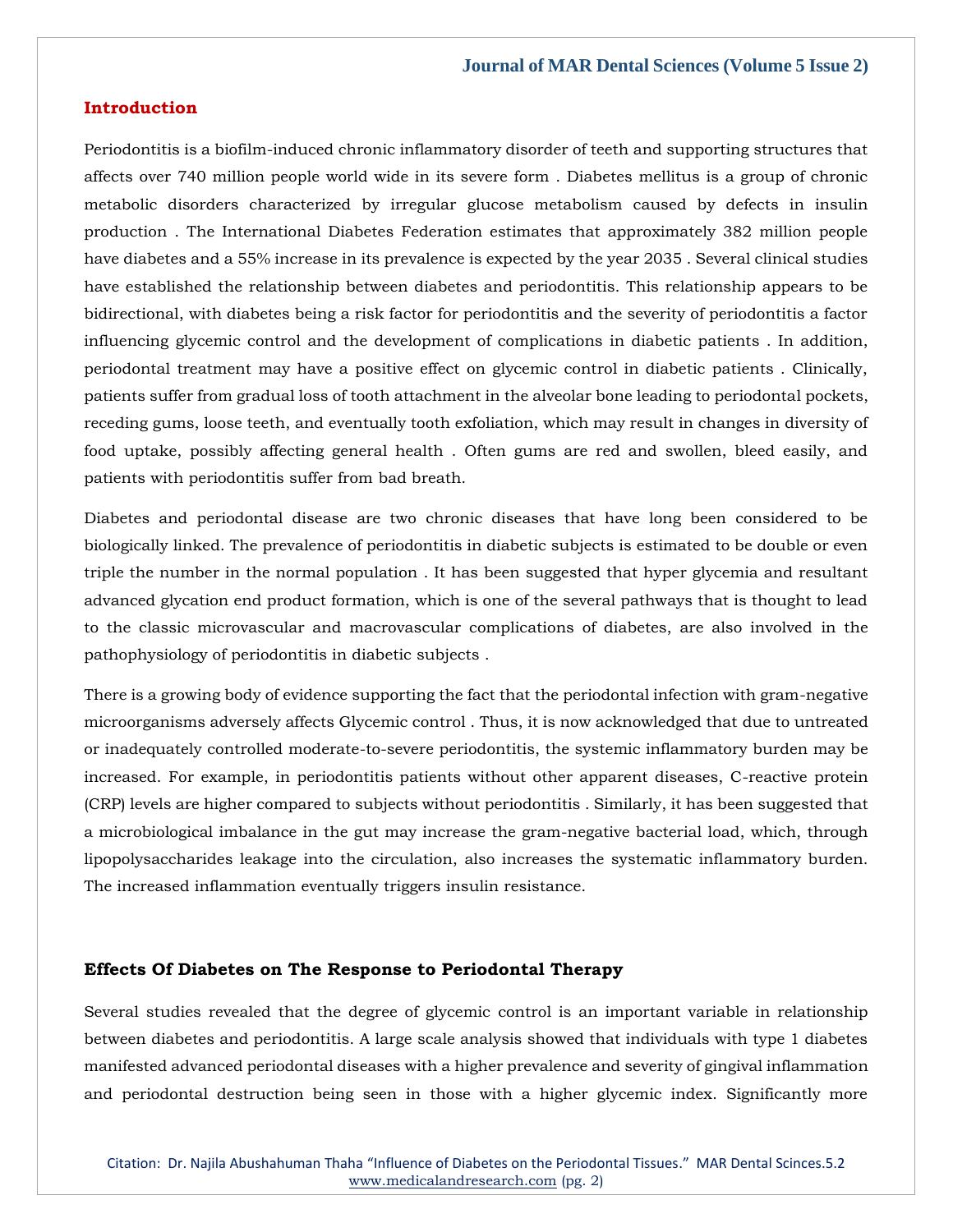periodontal attachment loss and alveolar bone was lost in type 1 diabetic patients who had poor glycemic control than those who were well controlled or non-diabetic patients. Only limited evidence is available to evaluate the comparative response to periodontal therapy in diabetic and non-diabetic patients with periodontitis. In well-controlled diabetic subjects, the clinical and microbiologic response to scaling and root planing appears similar to that in non-diabetic individuals. Although many diabetic patients show improvement in clinical parameters of disease immediately after therapy, patients with poorer glycemic control may have a more rapid recurrence of deep pockets and a less favorable long-term response.

### **Alterations of periodontal tissues with diabetes**

Morphological changes in periodontal tissues under experimental diabetes were reported that revealed mild inflammation limited to the lamina propria and perivascular region, with gingival epithelial hyperplasia and moderate-to-severe angiitis 90 days after inducing diabetes. With the presence of plaque retentive factors (i.e., subgingival ligature placement), Silva and co-workers demonstrated a thickening of the gingival epithelium, with elongated dermal papilla, and the collagen alignment in connective tissue was loose and disorganized, with more prominent inflammatory cell infiltration in diabetic animals. Furthermore, in our current investigation, we also demonstrated that a diabetic condition can prolong the period of periodontal breakdown and delay mitogenesis. Healing of periodontal destruction in diabetic animals was investigated by Liu and co-workers. They reported that a diabetic condition can induce greater bone loss with ligature placement and may impair new bone formation after ligature removal. They also found that recovery from inflammation was delayed, apoptotic bone-lining cells exhibited prolonged expression, and the numbers of osteoblasts and periodontal ligament fibroblasts decreased in diabetic animals. Devlin and co-workers also evaluated the pattern of alveolar bone after tooth extraction . They showed extensive necrosis of alveolar bone after extraction, and that reepithelization, mineralization, and tissue remodelling were delayed in diabetic animals. Desta and coworkers also suggested that the delayed healing of gingival wounds may have originated from decreased numbers of fibroblasts, due to increased apoptosis and reduced proliferation.Taken together, preclinical studies confirmed that a diabetic status can augment and prolong periodontal destruction, while at the same time, impairing repair capabilities.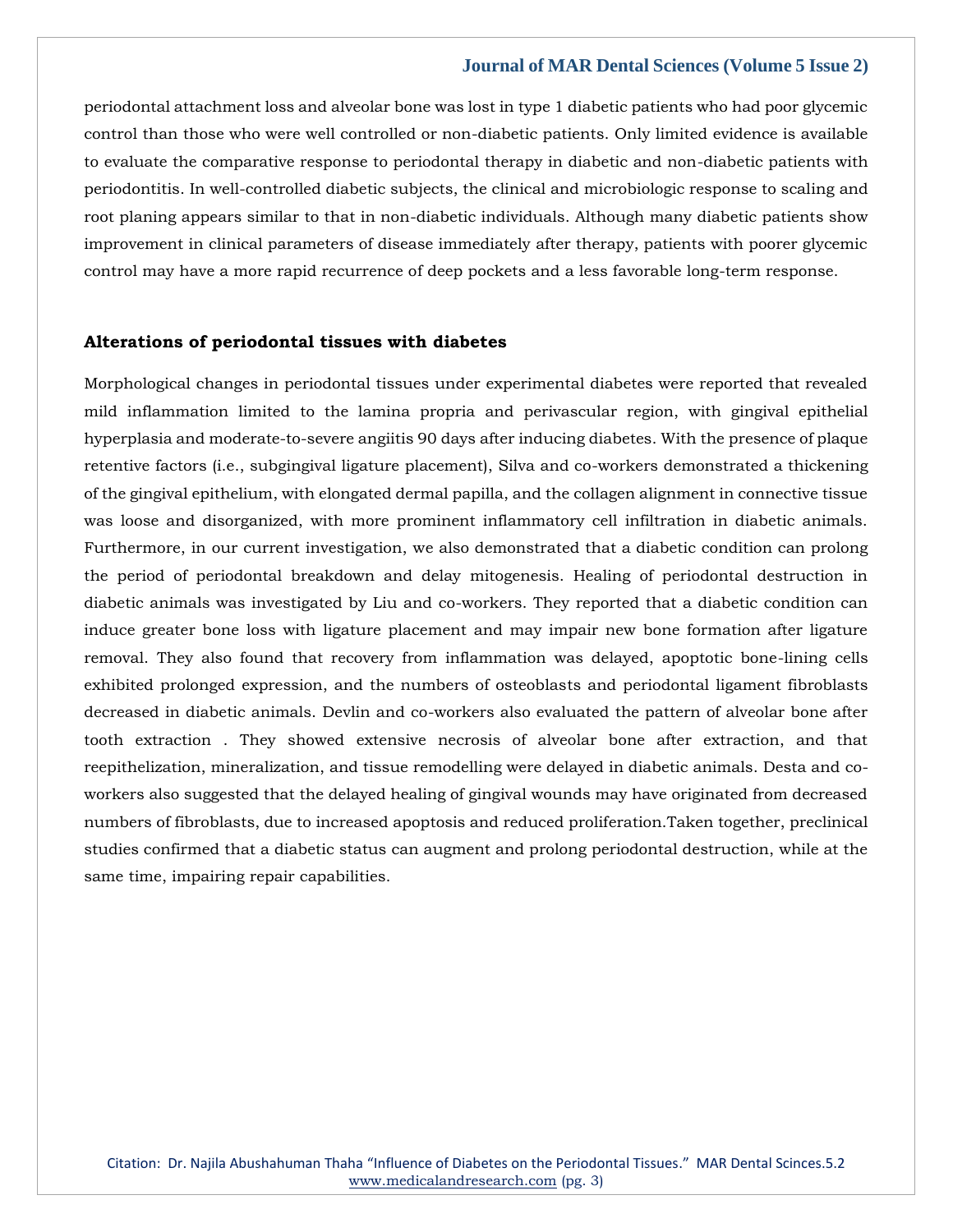



AGE = advanced glycation end-products; IL = interleukin; RAGE = receptor for advanced glycation end-products; RANKL/OPG = receptor activator of nuclear factor kappa-B ligand/osteoprotegerin; TNF = tumor necrosis factor. Adapted from Taylor et al., 2013.<sup>13</sup>

**Figure 02;** Potential mechanisms explain the impact of diabetes of Periodontists

Citation: Dr. Najila Abushahuman Thaha "Influence of Diabetes on the Periodontal Tissues." MAR Dental Scinces.5.2 [www.medicalandresearch.com](http://www.medicalandresearch.com/) (pg. 4)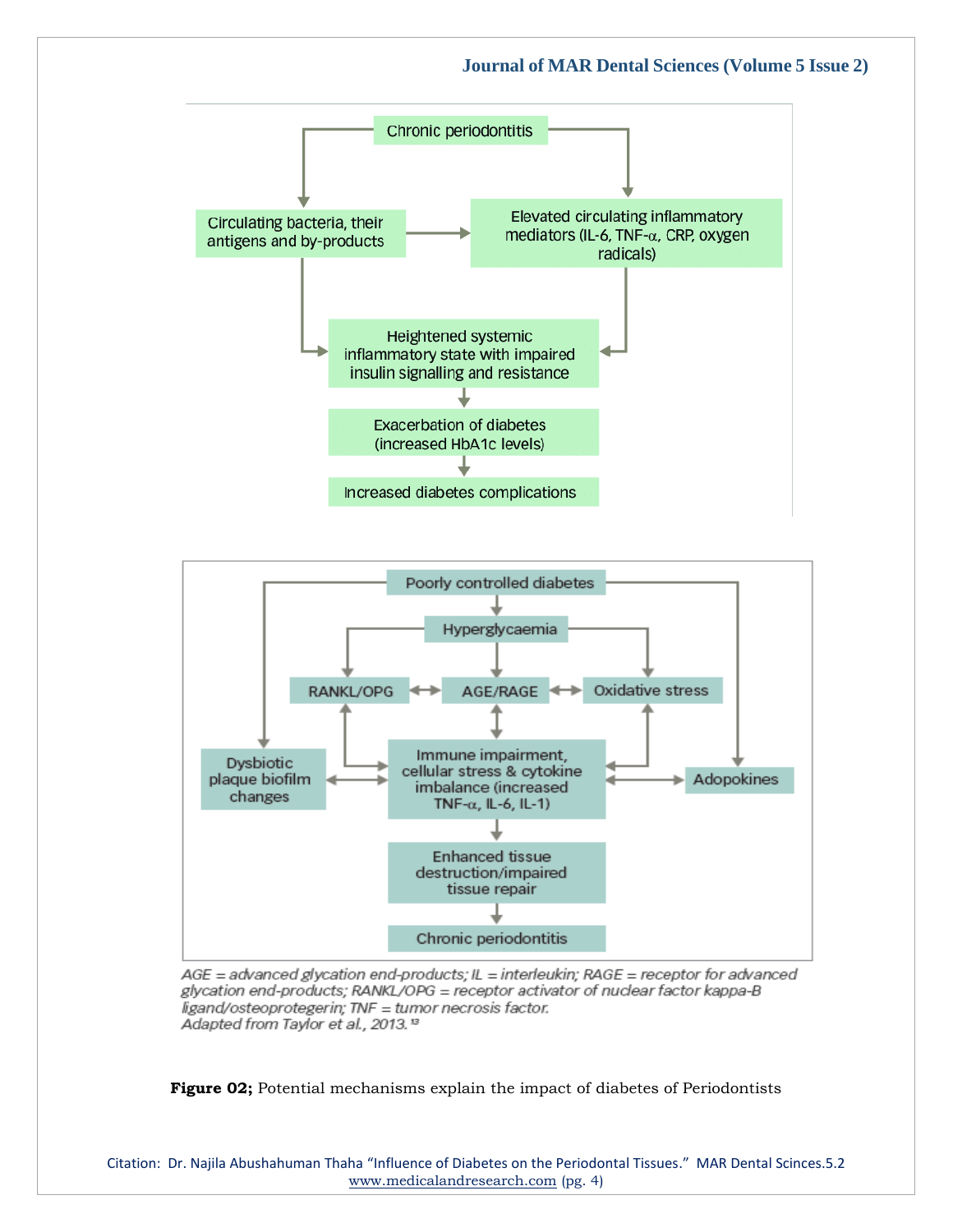Alveolar Bone Levels Are Normal, With the Crest Oof the Alveolar bone being in close proximity to the Cemento – Enamel Junction ( The Boundry between the enamel Crown and the root). Constract with appearance in **Figure 03a**



**3a** A 42-year-old man with type 2 diabetes and generalised severe periodontitis. There is extensive alveolar bone loss (generally 50–75% of the root length) affecting the entire dentition, with an irregular (uneven) pattern of bone loss. Some of the teeth have lost nearly all their supporting alveolar bone as a result of periodontitis progression, e.g., the upper molars (both right and left), and the four lower incisors, all of which are grossly mobile and which are retained in the oral cavity only by the soft tissue attachment (having lost 100% of their bone support)

**3b** A 21-year-old man with no periodontitis.

## **Conclusion**

Patients with diabetes are usually poorly informed about the relationship between periodontitis and diabetes. Therefore, health care providers of patients with diabetes should be aware of this link and inform their patients about the need for good oral health. Referral of patients with uncontrolled diabetes for dental evaluation and periodontal treatment may result in better control of blood glucose levels. Although a survey of the oral cavity should be included in a thorough medical examination, health care providers other than those within the dental team usually are not aware of what clinical signs of periodontitis to consider. An increased redness of the gum tissues along the teeth is a classic sign of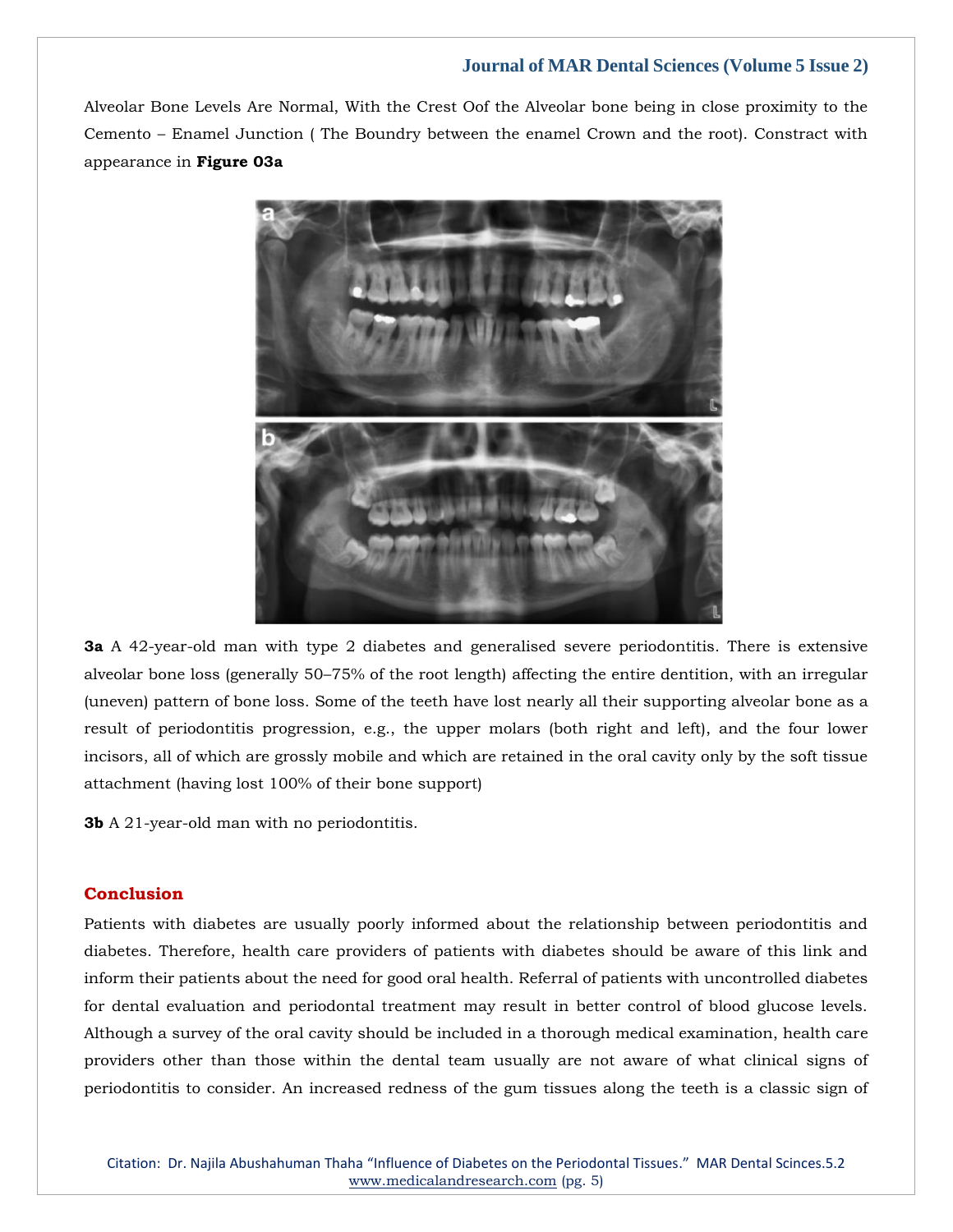gingivitis, a condition that indicates that there is an active inflammatory response to bacterial infection. The use of a toothbrush or a toothpick to gently touch the gums of diabetic patients with inflammation will provoke bleeding that will cease within minutes. Health care providers should suggest a thorough dental examination if such bleeding is common throughout a patient's mouth. Also, the presence of white or grey deposits on teeth suggests that dental treatment may be necessary. Spacing between upper front teeth and mobile teeth are other signs of periodontitis. Likewise, dentists and dental hygienists should refer their patients who respond poorly to initial periodontal therapy or have advanced periodontitis without obvious signs of poor oral hygiene for diabetes screening. In fact, it might be advantageous for dental offices to monitor the blood glucose levels of patients considered to be at risk for diabetes.

**In Summary:** • Diabetes and periodontitis are both common chronic diseases in adults and specifically in older individuals. • There is substantial evidence of the impact of periodontitis on systemic inflammatory markers. • Periodontal treatment of patients with diabetes may have limited effects on slightly elevated A1C levels, but in patients with more severe diabetes, such treatment may reduce A1C levels significantly if coordinated with blood glucose control. • Signs of periodontal inflammation, including gingivitis, can be assessed easily by all medical health care providers. • Patients with periodontitis with severe gingival inflammation who do not respond to routine periodontal therapy should be screened for diabetes.

## **References**

[1. Guzman S, Karima M, Wang H-Y, Van Dyke TE. Association between interleukin-1 genotype and](https://www.google.com/search?q=Association+between+interleukin-1+genotype+and+periodontal+disease+in+a+diabetic+population&sxsrf=APq-WBsf4iTbaE5pJjk7MQtUb0QuXgKECg%3A1647687609004&ei=uLc1YtXhPM-f4-EPwcOxwAI&ved=0ahUKEwjVnYrVgtL2AhXPzzgGHcFhDCgQ4dUDCA4&oq=Association+between+interleukin-1+genotype+and+periodontal+disease+in+a+diabetic+population&gs_lcp=Cgdnd3Mtd2l6EAwyBAgjECc6BwgjEOoCECdKBAhBGABKBAhGGABQGFgYYJEIaAFwAHgAgAFUiAFUkgEBMZgBAKABAaABArABCsABAQ&sclient=gws-wiz)  [periodontal disease in a diabetic population. Periodontol 2003.](https://www.google.com/search?q=Association+between+interleukin-1+genotype+and+periodontal+disease+in+a+diabetic+population&sxsrf=APq-WBsf4iTbaE5pJjk7MQtUb0QuXgKECg%3A1647687609004&ei=uLc1YtXhPM-f4-EPwcOxwAI&ved=0ahUKEwjVnYrVgtL2AhXPzzgGHcFhDCgQ4dUDCA4&oq=Association+between+interleukin-1+genotype+and+periodontal+disease+in+a+diabetic+population&gs_lcp=Cgdnd3Mtd2l6EAwyBAgjECc6BwgjEOoCECdKBAhBGABKBAhGGABQGFgYYJEIaAFwAHgAgAFUiAFUkgEBMZgBAKABAaABArABCsABAQ&sclient=gws-wiz)

[2.H. Periodontal disease. The sixth complication of diabetes mellitus. Diabetes Care 1993; 16 \(Suppl. 1\)](https://www.google.com/search?q=The+sixth+complication+of+diabetes+mellitus&sxsrf=APq-WBsDdRC-Ia_PTr84EDU8wql1Cg3s5g%3A1647687592837&ei=qLc1Yq_UMu2F4-EPh9OJ6Ac&ved=0ahUKEwivyK_NgtL2AhXtwjgGHYdpAn0Q4dUDCA4&oq=The+sixth+complication+of+diabetes+mellitus&gs_lcp=Cgdnd3Mtd2l6EAwyBAgjECcyBAgjECcyBggAEBYQHjoHCCMQ6gIQJ0oECEEYAEoECEYYAFA3WDdg0AhoAXABeACAAXKIAXKSAQMwLjGYAQCgAQGgAQKwAQrAAQE&sclient=gws-wiz)  329– [334.](https://www.google.com/search?q=The+sixth+complication+of+diabetes+mellitus&sxsrf=APq-WBsDdRC-Ia_PTr84EDU8wql1Cg3s5g%3A1647687592837&ei=qLc1Yq_UMu2F4-EPh9OJ6Ac&ved=0ahUKEwivyK_NgtL2AhXtwjgGHYdpAn0Q4dUDCA4&oq=The+sixth+complication+of+diabetes+mellitus&gs_lcp=Cgdnd3Mtd2l6EAwyBAgjECcyBAgjECcyBggAEBYQHjoHCCMQ6gIQJ0oECEEYAEoECEYYAFA3WDdg0AhoAXABeACAAXKIAXKSAQMwLjGYAQCgAQGgAQKwAQrAAQE&sclient=gws-wiz)

[3.51 American Academy of Periodontology. Diabetes and periodontal diseases \(position paper\). J](https://www.google.com/search?q=American+Academy+of+Periodontology.+Diabetes+and+periodontal+diseases+&sxsrf=APq-WBtdaRHh7j6CYoZhCixAwME3f-q5ag%3A1647687575572&ei=l7c1YsC6IsSJ4-EP7vOV4A8&ved=0ahUKEwiA4pHFgtL2AhXExDgGHe55BfwQ4dUDCA4&oq=American+Academy+of+Periodontology.+Diabetes+and+periodontal+diseases+&gs_lcp=Cgdnd3Mtd2l6EAw6BwgjEOoCECdKBAhBGABKBAhGGABQf1h_YMsFaAFwAHgAgAFkiAFkkgEDMC4xmAEAoAEBoAECsAEKwAEB&sclient=gws-wiz)  [Periodontal 1999.](https://www.google.com/search?q=American+Academy+of+Periodontology.+Diabetes+and+periodontal+diseases+&sxsrf=APq-WBtdaRHh7j6CYoZhCixAwME3f-q5ag%3A1647687575572&ei=l7c1YsC6IsSJ4-EP7vOV4A8&ved=0ahUKEwiA4pHFgtL2AhXExDgGHe55BfwQ4dUDCA4&oq=American+Academy+of+Periodontology.+Diabetes+and+periodontal+diseases+&gs_lcp=Cgdnd3Mtd2l6EAw6BwgjEOoCECdKBAhBGABKBAhGGABQf1h_YMsFaAFwAHgAgAFkiAFkkgEDMC4xmAEAoAEBoAECsAEKwAEB&sclient=gws-wiz)

[4. 52Zambon JJ, Reynolds H, Fisher JG, Shlossman M, Dunford R, Genco RJ. Microbiological and](https://www.google.com/search?q=Microbiological+and+immunological+studies+of+adult+periodontitis+in+patients+with+non-insulin+dependent+diabetes+mellitus.+&sxsrf=APq-WBuKmhysSKCoTc3gQYsXRYU86Qty4Q%3A1647687559449&ei=h7c1YtXxGvyW4-EPzbC5wAo&ved=0ahUKEwiV0bm9gtL2AhV8yzgGHU1YDqgQ4dUDCA4&oq=Microbiological+and+immunological+studies+of+adult+periodontitis+in+patients+with+non-insulin+dependent+diabetes+mellitus.+&gs_lcp=Cgdnd3Mtd2l6EAwyBwgjEOoCECcyBwgjEOoCECcyBwgjEOoCECcyBwgjEOoCECcyBwgjEOoCECcyBwgjEOoCECcyBwgjEOoCECcyBwgjEOoCECcyBwgjEOoCECcyBwgjEOoCECdKBAhBGABKBAhGGABQT1hPYP4HaAFwAHgAgAEAiAEAkgEAmAEAoAEBoAECsAEKwAEB&sclient=gws-wiz)  [immunological studies of adult periodontitis in patients with non-insulin dependent diabetes mellitus.](https://www.google.com/search?q=Microbiological+and+immunological+studies+of+adult+periodontitis+in+patients+with+non-insulin+dependent+diabetes+mellitus.+&sxsrf=APq-WBuKmhysSKCoTc3gQYsXRYU86Qty4Q%3A1647687559449&ei=h7c1YtXxGvyW4-EPzbC5wAo&ved=0ahUKEwiV0bm9gtL2AhV8yzgGHU1YDqgQ4dUDCA4&oq=Microbiological+and+immunological+studies+of+adult+periodontitis+in+patients+with+non-insulin+dependent+diabetes+mellitus.+&gs_lcp=Cgdnd3Mtd2l6EAwyBwgjEOoCECcyBwgjEOoCECcyBwgjEOoCECcyBwgjEOoCECcyBwgjEOoCECcyBwgjEOoCECcyBwgjEOoCECcyBwgjEOoCECcyBwgjEOoCECcyBwgjEOoCECdKBAhBGABKBAhGGABQT1hPYP4HaAFwAHgAgAEAiAEAkgEAmAEAoAEBoAECsAEKwAEB&sclient=gws-wiz)  [J Periodontol](https://www.google.com/search?q=Microbiological+and+immunological+studies+of+adult+periodontitis+in+patients+with+non-insulin+dependent+diabetes+mellitus.+&sxsrf=APq-WBuKmhysSKCoTc3gQYsXRYU86Qty4Q%3A1647687559449&ei=h7c1YtXxGvyW4-EPzbC5wAo&ved=0ahUKEwiV0bm9gtL2AhV8yzgGHU1YDqgQ4dUDCA4&oq=Microbiological+and+immunological+studies+of+adult+periodontitis+in+patients+with+non-insulin+dependent+diabetes+mellitus.+&gs_lcp=Cgdnd3Mtd2l6EAwyBwgjEOoCECcyBwgjEOoCECcyBwgjEOoCECcyBwgjEOoCECcyBwgjEOoCECcyBwgjEOoCECcyBwgjEOoCECcyBwgjEOoCECcyBwgjEOoCECcyBwgjEOoCECdKBAhBGABKBAhGGABQT1hPYP4HaAFwAHgAgAEAiAEAkgEAmAEAoAEBoAECsAEKwAEB&sclient=gws-wiz)

[5. 53Manouchehr-Pour M, Spagnuolo PJ, Rodman HM, Bissada NF. Comparison of neutrophil](https://www.google.com/search?q=Comparison+of+neutrophil+chemotactic+response+in+diabetic+patients+with+mild+and+severe+periodontal+disease.+&sxsrf=APq-WBtHIEIf4j4il3ReOjJoN_eqYSnnDg%3A1647687542206&ei=drc1YoWXDMGd4-EPgcmQmAE&ved=0ahUKEwiFqp21gtL2AhXBzjgGHYEkBBMQ4dUDCA4&oq=Comparison+of+neutrophil+chemotactic+response+in+diabetic+patients+with+mild+and+severe+periodontal+disease.+&gs_lcp=Cgdnd3Mtd2l6EAwyBwgjEOoCECcyBwgjEOoCECcyBwgjEOoCECcyBwgjEOoCECcyBwgjEOoCECcyBwgjEOoCECcyBwgjEOoCECcyBwgjEOoCECcyBwgjEOoCECcyBwgjEOoCECdKBAhBGABKBAhGGABQhgJYhgJg7wdoAXAAeACAAQCIAQCSAQCYAQCgAQGgAQKwAQrAAQE&sclient=gws-wiz)  [chemotactic response in diabetic patients with mild and severe periodontal disease. J Periodontol 1981.](https://www.google.com/search?q=Comparison+of+neutrophil+chemotactic+response+in+diabetic+patients+with+mild+and+severe+periodontal+disease.+&sxsrf=APq-WBtHIEIf4j4il3ReOjJoN_eqYSnnDg%3A1647687542206&ei=drc1YoWXDMGd4-EPgcmQmAE&ved=0ahUKEwiFqp21gtL2AhXBzjgGHYEkBBMQ4dUDCA4&oq=Comparison+of+neutrophil+chemotactic+response+in+diabetic+patients+with+mild+and+severe+periodontal+disease.+&gs_lcp=Cgdnd3Mtd2l6EAwyBwgjEOoCECcyBwgjEOoCECcyBwgjEOoCECcyBwgjEOoCECcyBwgjEOoCECcyBwgjEOoCECcyBwgjEOoCECcyBwgjEOoCECcyBwgjEOoCECcyBwgjEOoCECdKBAhBGABKBAhGGABQhgJYhgJg7wdoAXAAeACAAQCIAQCSAQCYAQCgAQGgAQKwAQrAAQE&sclient=gws-wiz)

[6. World Health Organisation. Oral health: action plan for promotion and integrated disease prevention](https://www.google.com/search?q=World+Health+Organisation.+Oral+health%3A+action+plan+for+promotion+and+integrated+disease+prevention+&sxsrf=APq-WBsqfhMMcSlujfnijSrwYakXKTI60g%3A1647687525406&ei=Zbc1YqinGPei4-EPtqus2Ac&ved=0ahUKEwjo7ZutgtL2AhV30TgGHbYVC3sQ4dUDCA4&oq=World+Health+Organisation.+Oral+health%3A+action+plan+for+promotion+and+integrated+disease+prevention+&gs_lcp=Cgdnd3Mtd2l6EAw6BwgjEOoCECdKBAhBGABKBAhGGABQZlhmYPoIaAFwAXgAgAFZiAFZkgEBMZgBAKABAaABArABCsABAQ&sclient=gws-wiz)  [\(EB120/10\). 120th Session, 22-30 January. Geneva: WHO, 2007](https://www.google.com/search?q=World+Health+Organisation.+Oral+health%3A+action+plan+for+promotion+and+integrated+disease+prevention+&sxsrf=APq-WBsqfhMMcSlujfnijSrwYakXKTI60g%3A1647687525406&ei=Zbc1YqinGPei4-EPtqus2Ac&ved=0ahUKEwjo7ZutgtL2AhV30TgGHbYVC3sQ4dUDCA4&oq=World+Health+Organisation.+Oral+health%3A+action+plan+for+promotion+and+integrated+disease+prevention+&gs_lcp=Cgdnd3Mtd2l6EAw6BwgjEOoCECdKBAhBGABKBAhGGABQZlhmYPoIaAFwAXgAgAFZiAFZkgEBMZgBAKABAaABArABCsABAQ&sclient=gws-wiz)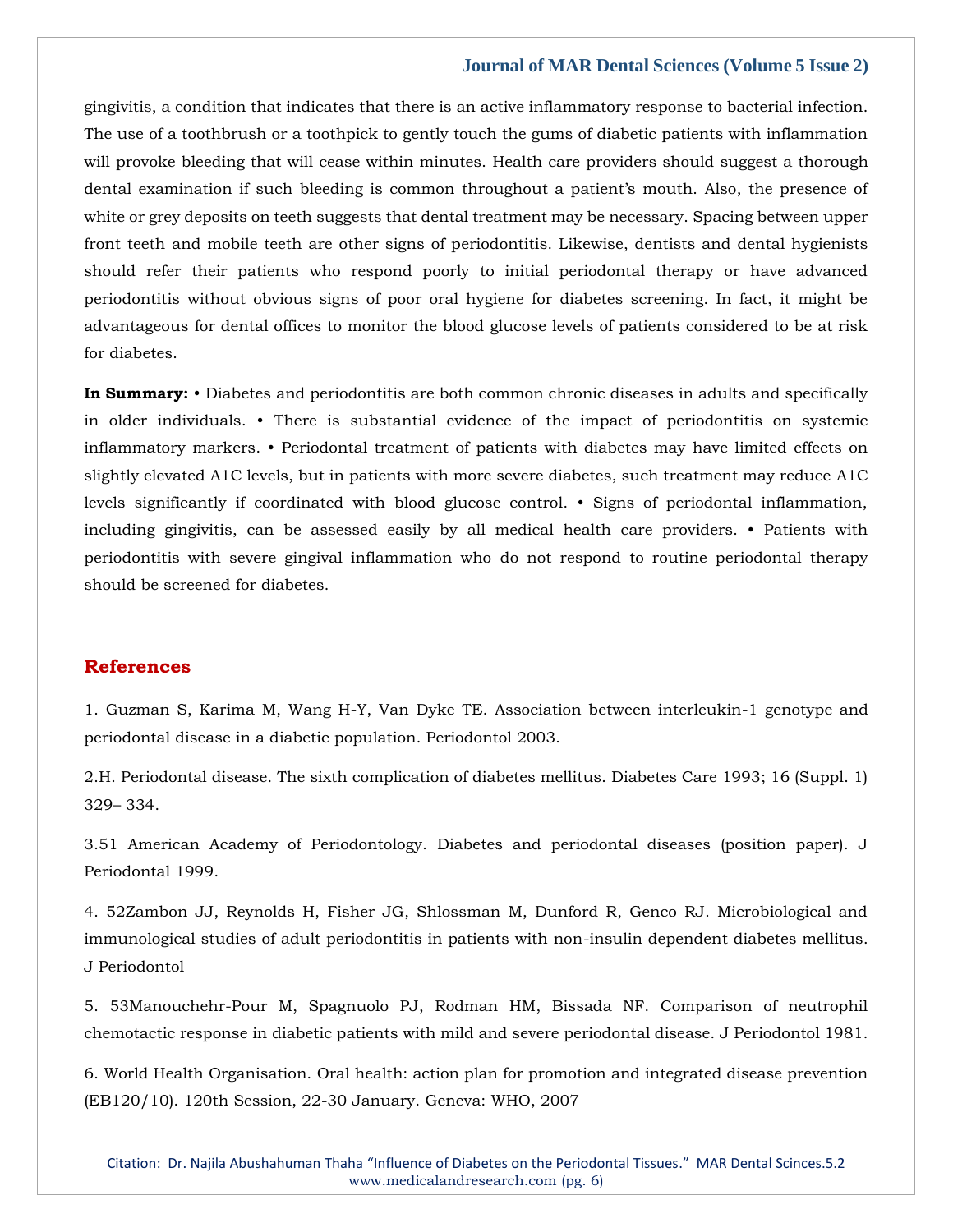[7. Oral health: prevention is key. Lancet 2009.](https://www.google.com/search?q=Oral+health%3A+prevention+is+key&sxsrf=APq-WBt2N8J_OYviIxMdoYCwQEzKT_A5AQ%3A1647687513138&ei=Wbc1YvSGCMKW4-EPlZWjmAw&ved=0ahUKEwi0l6-ngtL2AhVCyzgGHZXKCMMQ4dUDCA4&oq=Oral+health%3A+prevention+is+key&gs_lcp=Cgdnd3Mtd2l6EAwyBAgjECcyBQgAEIAEOgcIIxDqAhAnSgQIQRgASgQIRhgAUIUDWIUDYKAHaAFwAHgAgAFkiAFkkgEDMC4xmAEAoAEBoAECsAEKwAEB&sclient=gws-wiz)

[8. B.L. Mealey Diabetes and periodontal disease: two sides of a coin](https://www.google.com/search?q=Mealey+Diabetes+and+periodontal+disease%3A+two+sides+of+a+coin+&sxsrf=APq-WBvin-m92bPvo_RfcgjvfculbOKoiQ%3A1647687498367&ei=Src1YtL7FcGd4-EPgcmQmAE&ved=0ahUKEwjSyKmggtL2AhXBzjgGHYEkBBMQ4dUDCA4&oq=Mealey+Diabetes+and+periodontal+disease%3A+two+sides+of+a+coin+&gs_lcp=Cgdnd3Mtd2l6EAwyBAgjECc6BwgjEOoCECdKBAhBGABKBAhGGABQ5QFY5QFgtQloAXAAeACAAWmIAWmSAQMwLjGYAQCgAQGgAQKwAQrAAQE&sclient=gws-wiz)

[9. Epidemiological and clinical aspects of periodontal diseases in diabetics Ann Periodontol, 3 \(1998\).](https://www.google.com/search?q=Epidemiological+and+clinical+aspects+of+periodontal+diseases+in+diabetics+&sxsrf=APq-WBvqcmYsfFjR9ovpbgaJJK4h56Sm_g%3A1647687483536&ei=O7c1YsKfIMWO4-EP1LiV2Ac&ved=0ahUKEwiCqaCZgtL2AhVFxzgGHVRcBXsQ4dUDCA4&oq=Epidemiological+and+clinical+aspects+of+periodontal+diseases+in+diabetics+&gs_lcp=Cgdnd3Mtd2l6EAw6BwgjEOoCECdKBAhBGABKBAhGGABQPlg-YIUJaAFwAXgAgAFriAFrkgEDMC4xmAEAoAEBoAECsAEKwAEB&sclient=gws-wiz)

[10. Periodontal disease and diabetes mellitus: a two-way relationship Ann Periodontol, 3 \(1998\) H.](https://www.google.com/search?q=Periodontal+disease+and+diabetes+mellitus%3A+a+two-way+relationship+Ann+&sxsrf=APq-WBvaL4Ffq-HYetRJN08Xi2tVA1a8sQ%3A1647687469455&ei=Lbc1YqSyG-iC4-EP8OmUyAE&ved=0ahUKEwjk_MSSgtL2AhVowTgGHfA0BRkQ4dUDCA4&oq=Periodontal+disease+and+diabetes+mellitus%3A+a+two-way+relationship+Ann+&gs_lcp=Cgdnd3Mtd2l6EAw6BwgjEOoCECdKBAhBGABKBAhGGABQIFggYMIIaAFwAXgAgAF2iAF2kgEDMC4xmAEAoAEBoAECsAEKwAEB&sclient=gws-wiz)  [LoePeriodontal disease.](https://www.google.com/search?q=Periodontal+disease+and+diabetes+mellitus%3A+a+two-way+relationship+Ann+&sxsrf=APq-WBvaL4Ffq-HYetRJN08Xi2tVA1a8sQ%3A1647687469455&ei=Lbc1YqSyG-iC4-EP8OmUyAE&ved=0ahUKEwjk_MSSgtL2AhVowTgGHfA0BRkQ4dUDCA4&oq=Periodontal+disease+and+diabetes+mellitus%3A+a+two-way+relationship+Ann+&gs_lcp=Cgdnd3Mtd2l6EAw6BwgjEOoCECdKBAhBGABKBAhGGABQIFggYMIIaAFwAXgAgAF2iAF2kgEDMC4xmAEAoAEBoAECsAEKwAEB&sclient=gws-wiz)

[11. The sixth complication of diabetes mellitus Diabetes Care, 16 \(1993\), Nishimura, K. Takahashi, M.](https://www.google.com/search?q=The+sixth+complication+of+diabetes+mellitus+Diabetes+Care&sxsrf=APq-WBvzLPPAUUW4HHLYQBuvZmDUJS2Pqg%3A1647687454158&ei=Hrc1Yv2dCbmL4-EP5O6c0A4&ved=0ahUKEwj9pJ-LgtL2AhW5xTgGHWQ3B-oQ4dUDCA4&oq=The+sixth+complication+of+diabetes+mellitus+Diabetes+Care&gs_lcp=Cgdnd3Mtd2l6EAwyBAgjECc6BwgjEOoCECdKBAhBGABKBAhGGABQxQJYxQJg4gloAXAAeACAAW-IAW-SAQMwLjGYAQCgAQGgAQKwAQrAAQE&sclient=gws-wiz)  [Kurihara, S. Takashiba, Y. Murayama](https://www.google.com/search?q=The+sixth+complication+of+diabetes+mellitus+Diabetes+Care&sxsrf=APq-WBvzLPPAUUW4HHLYQBuvZmDUJS2Pqg%3A1647687454158&ei=Hrc1Yv2dCbmL4-EP5O6c0A4&ved=0ahUKEwj9pJ-LgtL2AhW5xTgGHWQ3B-oQ4dUDCA4&oq=The+sixth+complication+of+diabetes+mellitus+Diabetes+Care&gs_lcp=Cgdnd3Mtd2l6EAwyBAgjECc6BwgjEOoCECdKBAhBGABKBAhGGABQxQJYxQJg4gloAXAAeACAAW-IAW-SAQMwLjGYAQCgAQGgAQKwAQrAAQE&sclient=gws-wiz)

[12. Effects of high glucose on cellular activity of periodontal ligament cells in vitro Diabetes Res Clin](https://www.google.com/search?q=Effects+of+high+glucose+on+cellular+activity+of+periodontal+ligament+cells+in+vitro+Diabete&sxsrf=APq-WBsAXYMaLjqWx2V6vKhAlHlLgdOvaQ%3A1647687435585&ei=C7c1YsuzI_Wf4-EPpJ2huAc&ved=0ahUKEwiL5bGCgtL2AhX1zzgGHaROCHcQ4dUDCA4&oq=Effects+of+high+glucose+on+cellular+activity+of+periodontal+ligament+cells+in+vitro+Diabete&gs_lcp=Cgdnd3Mtd2l6EAwyBAghEAo6BwgjEOoCECdKBAhBGABKBAhGGABQRFhEYIALaAFwAHgAgAFhiAFhkgEBMZgBAKABAaABArABCsABAQ&sclient=gws-wiz)  [Pract, 74 \(2006\), pp. 41-47 M.E. Ryan, O. Carnu, A. Kamer](https://www.google.com/search?q=Effects+of+high+glucose+on+cellular+activity+of+periodontal+ligament+cells+in+vitro+Diabete&sxsrf=APq-WBsAXYMaLjqWx2V6vKhAlHlLgdOvaQ%3A1647687435585&ei=C7c1YsuzI_Wf4-EPpJ2huAc&ved=0ahUKEwiL5bGCgtL2AhX1zzgGHaROCHcQ4dUDCA4&oq=Effects+of+high+glucose+on+cellular+activity+of+periodontal+ligament+cells+in+vitro+Diabete&gs_lcp=Cgdnd3Mtd2l6EAwyBAghEAo6BwgjEOoCECdKBAhBGABKBAhGGABQRFhEYIALaAFwAHgAgAFhiAFhkgEBMZgBAKABAaABArABCsABAQ&sclient=gws-wiz)

[13. The influence of diabetes on the periodontal tissues J Am Dent Assoc, 134 \(2003\)](https://www.google.com/search?q=The+influence+of+diabetes+on+the+periodontal+tissues+&sxsrf=APq-WBuEie9itF9dmvezErbFeeV_cyoMPg%3A1647687421845&ei=_bY1YsSAM9qe4-EP9IWm4AE&ved=0ahUKEwiE8-r7gdL2AhVazzgGHfSCCRwQ4dUDCA4&oq=The+influence+of+diabetes+on+the+periodontal+tissues+&gs_lcp=Cgdnd3Mtd2l6EAwyBggAEBYQHjoHCCMQ6gIQJ0oECEEYAEoECEYYAFBXWFdg6gRoAXABeACAAVyIAVySAQExmAEAoAEBoAECsAEKwAEB&sclient=gws-wiz)

[14. Fox CH. New considerations in the prevalence of periodontal disease. Curr Opin Dent. 1992](https://www.google.com/search?q=New+considerations+in+the+prevalence+of+periodontal+disease&sxsrf=APq-WBvvJUTGwFw4tY9k3X5e3s5u3vlfJg%3A1647687408267&ei=8LY1YuXpD_Ge4-EPysa9-A8&ved=0ahUKEwjloa71gdL2AhVxzzgGHUpjD_8Q4dUDCA4&oq=New+considerations+in+the+prevalence+of+periodontal+disease&gs_lcp=Cgdnd3Mtd2l6EAwyBAgjECc6BwgjEOoCECdKBAhBGABKBAhGGABQiAFYiAFgggZoAXAAeACAAWGIAWGSAQExmAEAoAEBoAECsAEKwAEB&sclient=gws-wiz)

[15. 2. Fox CH, Jette AM, McGuire SM, Feldman HA, Douglass CW. Periodontal disease among New](https://www.google.com/search?q=Periodontal+disease+among+New+England+elders.&sxsrf=APq-WBt1wwl3HNuTa5HDABea04BVbTWEQg%3A1647687394000&ei=4bY1YoncPPHF4-EP3P-Y0Ak&ved=0ahUKEwjJ0MfugdL2AhXx4jgGHdw_BpoQ4dUDCA4&oq=Periodontal+disease+among+New+England+elders.&gs_lcp=Cgdnd3Mtd2l6EAwyBQghEKABOgcIIxDqAhAnSgQIQRgASgQIRhgAULIBWLIBYMUKaAFwAXgAgAGkAYgBpAGSAQMwLjGYAQCgAQGgAQKwAQrAAQE&sclient=gws-wiz)  [England elders. J Periodontol. 1994](https://www.google.com/search?q=Periodontal+disease+among+New+England+elders.&sxsrf=APq-WBt1wwl3HNuTa5HDABea04BVbTWEQg%3A1647687394000&ei=4bY1YoncPPHF4-EP3P-Y0Ak&ved=0ahUKEwjJ0MfugdL2AhXx4jgGHdw_BpoQ4dUDCA4&oq=Periodontal+disease+among+New+England+elders.&gs_lcp=Cgdnd3Mtd2l6EAwyBQghEKABOgcIIxDqAhAnSgQIQRgASgQIRhgAULIBWLIBYMUKaAFwAXgAgAGkAYgBpAGSAQMwLjGYAQCgAQGgAQKwAQrAAQE&sclient=gws-wiz)

[16. Kelly M, Steele J, Nuttall N, et al. The condition of supporting structures. In: Walker A, Cooper I, et](https://www.google.com/search?q=The+condition+of+supporting+structures.+In%3A+Walker+A%2C+Cooper+I%2C+et+al.%2C+editors&sxsrf=APq-WBvvlKYoY0K7KUs-SFKMwNAjmkBtvg%3A1647687375050&ei=z7Y1YufUAtuW4-EPmrWD8A8&ved=0ahUKEwin-MLlgdL2AhVbyzgGHZraAP4Q4dUDCA4&oq=The+condition+of+supporting+structures.+In%3A+Walker+A%2C+Cooper+I%2C+et+al.%2C+editors&gs_lcp=Cgdnd3Mtd2l6EAw6BwgjEOoCECdKBAhBGABKBAhGGABQhAJYhAJgpwpoAXAAeACAAWyIAWySAQMwLjGYAQCgAQGgAQKwAQrAAQE&sclient=gws-wiz)  [al., editors. Adult dental health survey: oral health in the United Kingdom 1998. London: The Stationery](https://www.google.com/search?q=The+condition+of+supporting+structures.+In%3A+Walker+A%2C+Cooper+I%2C+et+al.%2C+editors&sxsrf=APq-WBvvlKYoY0K7KUs-SFKMwNAjmkBtvg%3A1647687375050&ei=z7Y1YufUAtuW4-EPmrWD8A8&ved=0ahUKEwin-MLlgdL2AhVbyzgGHZraAP4Q4dUDCA4&oq=The+condition+of+supporting+structures.+In%3A+Walker+A%2C+Cooper+I%2C+et+al.%2C+editors&gs_lcp=Cgdnd3Mtd2l6EAw6BwgjEOoCECdKBAhBGABKBAhGGABQhAJYhAJgpwpoAXAAeACAAWyIAWySAQMwLjGYAQCgAQGgAQKwAQrAAQE&sclient=gws-wiz)  [Office; 2000. pp. 123](https://www.google.com/search?q=The+condition+of+supporting+structures.+In%3A+Walker+A%2C+Cooper+I%2C+et+al.%2C+editors&sxsrf=APq-WBvvlKYoY0K7KUs-SFKMwNAjmkBtvg%3A1647687375050&ei=z7Y1YufUAtuW4-EPmrWD8A8&ved=0ahUKEwin-MLlgdL2AhVbyzgGHZraAP4Q4dUDCA4&oq=The+condition+of+supporting+structures.+In%3A+Walker+A%2C+Cooper+I%2C+et+al.%2C+editors&gs_lcp=Cgdnd3Mtd2l6EAw6BwgjEOoCECdKBAhBGABKBAhGGABQhAJYhAJgpwpoAXAAeACAAWyIAWySAQMwLjGYAQCgAQGgAQKwAQrAAQE&sclient=gws-wiz)–146.

[17. O'Dowd LK, Durham J, McCracken GI, Preshaw PM. Patients' experiences of the impact of](https://www.google.com/search?q=Patients%27+experiences+of+the+impact+of+periodontal+disease&sxsrf=APq-WBtxVY2GiSB109y6Pt-H3sJTIp4iQQ%3A1647687361344&ei=wbY1YuTVFKiW4-EP9Oy3oAE&ved=0ahUKEwikuv7egdL2AhUoyzgGHXT2DRQQ4dUDCA4&oq=Patients%27+experiences+of+the+impact+of+periodontal+disease&gs_lcp=Cgdnd3Mtd2l6EAwyBQghEKABOgcIIxDqAhAnSgQIQRgASgQIRhgAUBhYGGCVCWgBcAF4AIABmQGIAZkBkgEDMC4xmAEAoAEBoAECsAEKwAEB&sclient=gws-wiz)  [periodontal disease. J Clin Periodontol 2010; M37:334](https://www.google.com/search?q=Patients%27+experiences+of+the+impact+of+periodontal+disease&sxsrf=APq-WBtxVY2GiSB109y6Pt-H3sJTIp4iQQ%3A1647687361344&ei=wbY1YuTVFKiW4-EP9Oy3oAE&ved=0ahUKEwikuv7egdL2AhUoyzgGHXT2DRQQ4dUDCA4&oq=Patients%27+experiences+of+the+impact+of+periodontal+disease&gs_lcp=Cgdnd3Mtd2l6EAwyBQghEKABOgcIIxDqAhAnSgQIQRgASgQIRhgAUBhYGGCVCWgBcAF4AIABmQGIAZkBkgEDMC4xmAEAoAEBoAECsAEKwAEB&sclient=gws-wiz)–339. doi: 10.1111/j.1600-051X.2010.01545.x.

[18. Pihlstrom BL, Michalowicz BS, Johnson NW. Periodontal diseases. Lancet. 2005; 366:1809](https://www.google.com/search?q=Periodontal+diseases.+Lancet&sxsrf=APq-WBt-AHu55Svh631h0wB81yDzlvQYLA%3A1647687349687&ei=tbY1YvrFKZyD4-EPtpyveA&ved=0ahUKEwi69LbZgdL2AhWcwTgGHTbOCw8Q4dUDCA4&oq=Periodontal+diseases.+Lancet&gs_lcp=Cgdnd3Mtd2l6EAwyBggAEBYQHjoHCCMQ6gIQJ0oECEEYAEoECEYYAFDVAVjVAWCnCWgBcAF4AIABY4gBY5IBATGYAQCgAQGgAQKwAQrAAQE&sclient=gws-wiz)–1820. [doi: 10.1016/S0140-6736\(05\)67728-8.](https://www.google.com/search?q=Periodontal+diseases.+Lancet&sxsrf=APq-WBt-AHu55Svh631h0wB81yDzlvQYLA%3A1647687349687&ei=tbY1YvrFKZyD4-EPtpyveA&ved=0ahUKEwi69LbZgdL2AhWcwTgGHTbOCw8Q4dUDCA4&oq=Periodontal+diseases.+Lancet&gs_lcp=Cgdnd3Mtd2l6EAwyBggAEBYQHjoHCCMQ6gIQJ0oECEEYAEoECEYYAFDVAVjVAWCnCWgBcAF4AIABY4gBY5IBATGYAQCgAQGgAQKwAQrAAQE&sclient=gws-wiz)

[19. Grossi SG, Genco RJ, Machtei EE, et al. Assessment of risk for periodontal disease. II. Risk indicators](https://www.google.com/search?q=Assessment+of+risk+for+periodontal+disease&sxsrf=APq-WBuubeWx22k6cW7Y17dZSCJm6ymJZA%3A1647687334619&ei=prY1YqeoJd2a4-EP2sy-6As&ved=0ahUKEwink5_SgdL2AhVdzTgGHVqmD70Q4dUDCA4&oq=Assessment+of+risk+for+periodontal+disease&gs_lcp=Cgdnd3Mtd2l6EAwyBggAEBYQHjoHCCMQ6gIQJ0oECEEYAEoECEYYAFBSWFJgsAhoAXAAeACAAVyIAVySAQExmAEAoAEBoAECsAEKwAEB&sclient=gws-wiz)  [for alveolar bone loss. J Periodontol. 1995; M66:23](https://www.google.com/search?q=Assessment+of+risk+for+periodontal+disease&sxsrf=APq-WBuubeWx22k6cW7Y17dZSCJm6ymJZA%3A1647687334619&ei=prY1YqeoJd2a4-EP2sy-6As&ved=0ahUKEwink5_SgdL2AhVdzTgGHVqmD70Q4dUDCA4&oq=Assessment+of+risk+for+periodontal+disease&gs_lcp=Cgdnd3Mtd2l6EAwyBggAEBYQHjoHCCMQ6gIQJ0oECEEYAEoECEYYAFBSWFJgsAhoAXAAeACAAVyIAVySAQExmAEAoAEBoAECsAEKwAEB&sclient=gws-wiz)–29. doi: 10.1902/jop.1995.66.1.23.

[20. Salvi GE, Carollo-Bittel B, Lang NP. Effects of diabetes mellitus on periodontal and peri-implant](https://www.google.com/search?q=Effects+of+diabetes+mellitus+on+periodontal+and+peri-implant+conditions%3A+update+on+associations+and+risks&sxsrf=APq-WBsh4Mar9zKT7p4DAQf3lzVaT4H12g%3A1647687322038&ei=mrY1YrP3Af71juMP6rqssAE&ved=0ahUKEwizrJ_MgdL2AhX-umMGHWodCxYQ4dUDCA4&oq=Effects+of+diabetes+mellitus+on+periodontal+and+peri-implant+conditions%3A+update+on+associations+and+risks&gs_lcp=Cgdnd3Mtd2l6EAwyBwgjEOoCECcyBwgjEOoCECcyBwgjEOoCECcyBwgjEOoCECcyBwgjEOoCECcyBwgjEOoCECcyBwgjEOoCECcyBwgjEOoCECcyBwgjEOoCECcyBwgjEOoCECdKBAhBGABKBAhGGABQGVgZYKYIaAFwAXgAgAEAiAEAkgEAmAEAoAEBoAECsAEKwAEB&sclient=gws-wiz)  [conditions: update on associations and risks. J Clin Periodontol. 2008; 35:398](https://www.google.com/search?q=Effects+of+diabetes+mellitus+on+periodontal+and+peri-implant+conditions%3A+update+on+associations+and+risks&sxsrf=APq-WBsh4Mar9zKT7p4DAQf3lzVaT4H12g%3A1647687322038&ei=mrY1YrP3Af71juMP6rqssAE&ved=0ahUKEwizrJ_MgdL2AhX-umMGHWodCxYQ4dUDCA4&oq=Effects+of+diabetes+mellitus+on+periodontal+and+peri-implant+conditions%3A+update+on+associations+and+risks&gs_lcp=Cgdnd3Mtd2l6EAwyBwgjEOoCECcyBwgjEOoCECcyBwgjEOoCECcyBwgjEOoCECcyBwgjEOoCECcyBwgjEOoCECcyBwgjEOoCECcyBwgjEOoCECcyBwgjEOoCECcyBwgjEOoCECdKBAhBGABKBAhGGABQGVgZYKYIaAFwAXgAgAEAiAEAkgEAmAEAoAEBoAECsAEKwAEB&sclient=gws-wiz)–409. doi: [10.1111/j.1600-051X.2008. 01282.x.](https://www.google.com/search?q=Effects+of+diabetes+mellitus+on+periodontal+and+peri-implant+conditions%3A+update+on+associations+and+risks&sxsrf=APq-WBsh4Mar9zKT7p4DAQf3lzVaT4H12g%3A1647687322038&ei=mrY1YrP3Af71juMP6rqssAE&ved=0ahUKEwizrJ_MgdL2AhX-umMGHWodCxYQ4dUDCA4&oq=Effects+of+diabetes+mellitus+on+periodontal+and+peri-implant+conditions%3A+update+on+associations+and+risks&gs_lcp=Cgdnd3Mtd2l6EAwyBwgjEOoCECcyBwgjEOoCECcyBwgjEOoCECcyBwgjEOoCECcyBwgjEOoCECcyBwgjEOoCECcyBwgjEOoCECcyBwgjEOoCECcyBwgjEOoCECcyBwgjEOoCECdKBAhBGABKBAhGGABQGVgZYKYIaAFwAXgAgAEAiAEAkgEAmAEAoAEBoAECsAEKwAEB&sclient=gws-wiz)

[21. Chavarry NGM, Vettore MV, Sansone C, Sheiham A. The relationship between diabetes mellitus and](https://www.google.com/search?q=The+relationship+between+diabetes+mellitus+and+destructive+periodontal+disease%3A+a+meta-analysis.&sxsrf=APq-WBut9xxHdbFFSZbWJVi0SHesvdujGw%3A1647687309453&ei=jbY1YrCoG-mb4-EPt925kAM&ved=0ahUKEwjwop_GgdL2AhXpzTgGHbduDjIQ4dUDCA4&oq=The+relationship+between+diabetes+mellitus+and+destructive+periodontal+disease%3A+a+meta-analysis.&gs_lcp=Cgdnd3Mtd2l6EAwyBAgAEB46BwgjEOoCECdKBAhBGABKBAhGGABQ9wFY9wFg0wloAXAAeACAAV-IAV-SAQExmAEAoAEBoAECsAEKwAEB&sclient=gws-wiz)  [destructive periodontal disease: a meta-analysis. Oral Health Prev Dent. 2009 : 7:107](https://www.google.com/search?q=The+relationship+between+diabetes+mellitus+and+destructive+periodontal+disease%3A+a+meta-analysis.&sxsrf=APq-WBut9xxHdbFFSZbWJVi0SHesvdujGw%3A1647687309453&ei=jbY1YrCoG-mb4-EPt925kAM&ved=0ahUKEwjwop_GgdL2AhXpzTgGHbduDjIQ4dUDCA4&oq=The+relationship+between+diabetes+mellitus+and+destructive+periodontal+disease%3A+a+meta-analysis.&gs_lcp=Cgdnd3Mtd2l6EAwyBAgAEB46BwgjEOoCECdKBAhBGABKBAhGGABQ9wFY9wFg0wloAXAAeACAAV-IAV-SAQExmAEAoAEBoAECsAEKwAEB&sclient=gws-wiz)–127.

[22. Khader YS, Dauod AS, El-Qaderi SS, Alkafajei A, Batayha WQ. Periodontal status of diabetics](https://www.google.com/search?q=Periodontal+status+of+diabetics+compared+with+nondiabetics%3A+a+meta-analysis&sxsrf=APq-WBt1qiYB6tDCbQooydNyxnzmIx8j7A%3A1647687295926&ei=f7Y1YuuUONKe4-EPpsi-yAc&ved=0ahUKEwir0OW_gdL2AhVSzzgGHSakD3kQ4dUDCA4&oq=Periodontal+status+of+diabetics+compared+with+nondiabetics%3A+a+meta-analysis&gs_lcp=Cgdnd3Mtd2l6EAwyCAgAEBYQChAeOgcIIxDqAhAnSgQIQRgASgQIRhgAUBZYFmDbBGgBcAF4AIABZogBZpIBAzAuMZgBAKABAaABArABCsABAQ&sclient=gws-wiz)  [compared with nondiabetics: a meta-analysis. J Diabetes Complicat. 2006 : 20:59](https://www.google.com/search?q=Periodontal+status+of+diabetics+compared+with+nondiabetics%3A+a+meta-analysis&sxsrf=APq-WBt1qiYB6tDCbQooydNyxnzmIx8j7A%3A1647687295926&ei=f7Y1YuuUONKe4-EPpsi-yAc&ved=0ahUKEwir0OW_gdL2AhVSzzgGHSakD3kQ4dUDCA4&oq=Periodontal+status+of+diabetics+compared+with+nondiabetics%3A+a+meta-analysis&gs_lcp=Cgdnd3Mtd2l6EAwyCAgAEBYQChAeOgcIIxDqAhAnSgQIQRgASgQIRhgAUBZYFmDbBGgBcAF4AIABZogBZpIBAzAuMZgBAKABAaABArABCsABAQ&sclient=gws-wiz)–68. doi: [10.1016/j.jdiacomp.2005.05.006.](https://www.google.com/search?q=Periodontal+status+of+diabetics+compared+with+nondiabetics%3A+a+meta-analysis&sxsrf=APq-WBt1qiYB6tDCbQooydNyxnzmIx8j7A%3A1647687295926&ei=f7Y1YuuUONKe4-EPpsi-yAc&ved=0ahUKEwir0OW_gdL2AhVSzzgGHSakD3kQ4dUDCA4&oq=Periodontal+status+of+diabetics+compared+with+nondiabetics%3A+a+meta-analysis&gs_lcp=Cgdnd3Mtd2l6EAwyCAgAEBYQChAeOgcIIxDqAhAnSgQIQRgASgQIRhgAUBZYFmDbBGgBcAF4AIABZogBZpIBAzAuMZgBAKABAaABArABCsABAQ&sclient=gws-wiz)